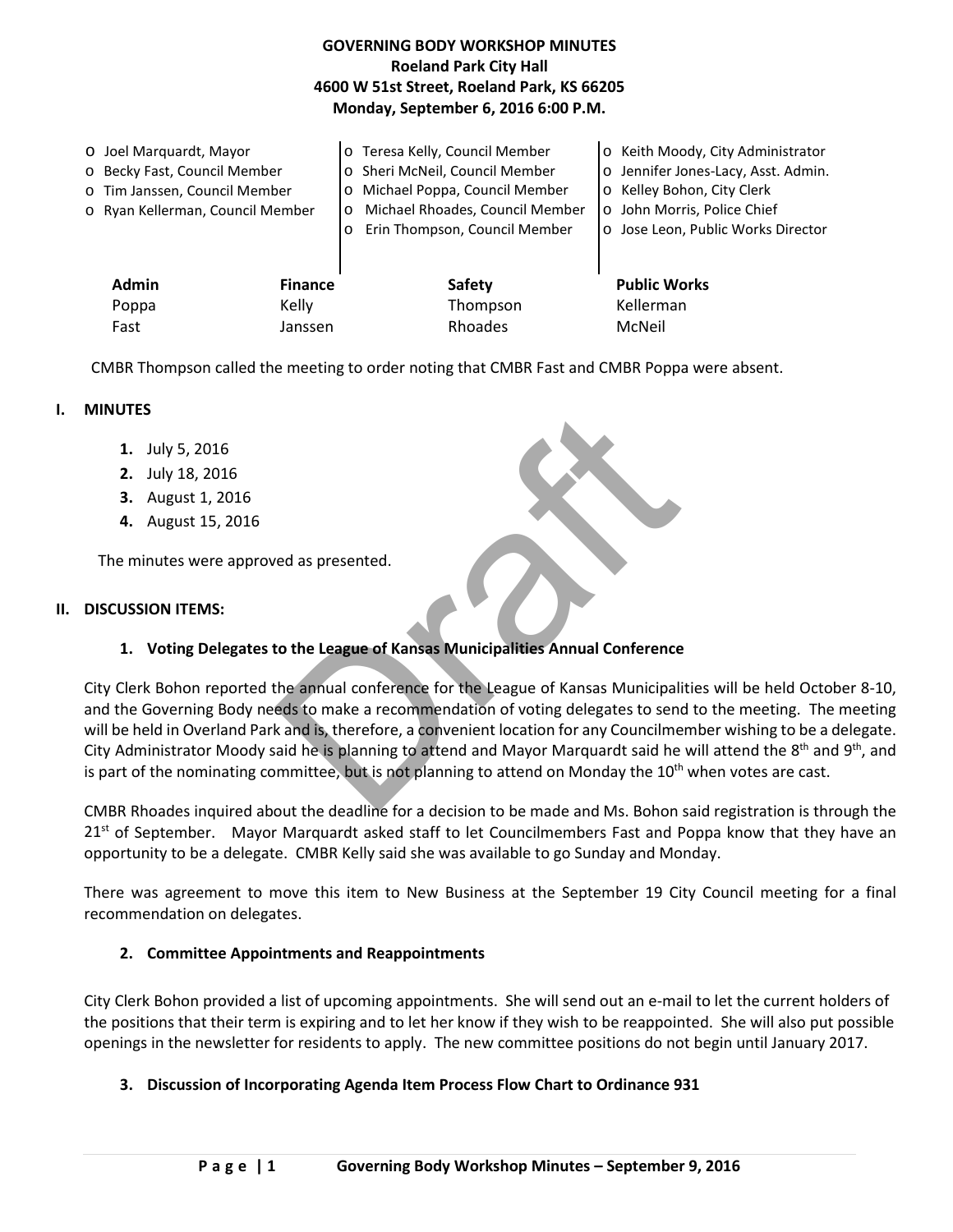City Administrator Moody said the Council Driven Agenda Item Process flow chart was put together at the time the Workshop guideline language was developed, but it was not incorporated into the code. Staff felt it was important that it be included so it can be referenced and not forgotten.

CMBR Rhoades said there are no "pictures" in any other sections of the ordinance and recommended listing it out as an A, B, C format.

CMBR Kelly agreed that the suggestion would make it more uniform to the layout of the rest of the code.

CMBR Janssen recommended using numeric Steps 1, 2, and 3.

The Governing Body agreed to change the picture flow chart to words and have it reviewed by the City Attorney for proper language format. The item will be placed on the September 19 City Council agenda under Ordinances and Resolutions for inclusion in the code.

# **4. Discuss Weed Control Along Curb Line**

City Administrator Moody addressed weed issues regarding back of curb and the front side of the sidewalk, the City handling the problem and the cost of enforcing residents to control the weeds.

ddressed weed issues regarding back of curb and the front side c<br>he cost of enforcing residents to control the weeds.<br>and the Neighborhood Services staff put together cost estimates<br>City would spend less money out-of-pocke Public Works Director Leon and the Neighborhood Services staff put together cost estimates on the weed control program, which shows the City would spend less money out-of-pocket and less money in total on the weed control if it was done in-house versus sending out letters and encouraging residents to control it. This cost assumes the City is spraying for weeds one time and also notifying residents one time. The City will need to buy a pull-behind sprayer for approximately \$1,000 and the sprayer could be used on pre-emergents throughout the City's on its property. There is currently a person on staff who is certified to do that. To date, they do not have information on what type of product would be used, but they are not opposed to using products that are more environmentally friendly.

Mayor Marquardt said he thinks the weeds are the worst he's seen it since being on the Governing Body and would love to see it taken care of. He said it seems to make sense that since sidewalks are a community benefit to all the City would spray not only the back of curb, but the sidewalk itself. Everyone uses the sidewalks and is a cost that should be shared by all, not just those that have sidewalks on their property.

CMBR Kelly said she would like to see the Sustainability Committee engaged in the research with Public Works Director Leon on finding a more environmentally friendly, less toxic product. She added there is no grass buffer between the sidewalk and the drainage and expressed concern about residuals from the spraying entering the stormwater runoff and damaging the water system.

CMBR Kellerman supported CMBR Kelly's recommendation of an environmentally friendly product. He recommended treating not only weeds on the sidewalk, but also the front of the curb and where the street meets the curb.

City Administrator Moody said the intent is to treat the seams on the front side of the curb and the back side of the curb, but does not reflect spraying sidewalks. He said that grass in the sidewalk seams is still a homeowner's maintenance issue.

CMBR McNeil said if they require the citizens to take care of sidewalk, she sees no need to buy the equipment, spray poison and use up man hours. She also said the Governing Body discussed last year about not using any kind of preemergents or any kind of spray on the community garden area and would like that to continue so there is no spraying around the community garden.

City Administrator Moody said they need to research when the best time is to put down the chemicals.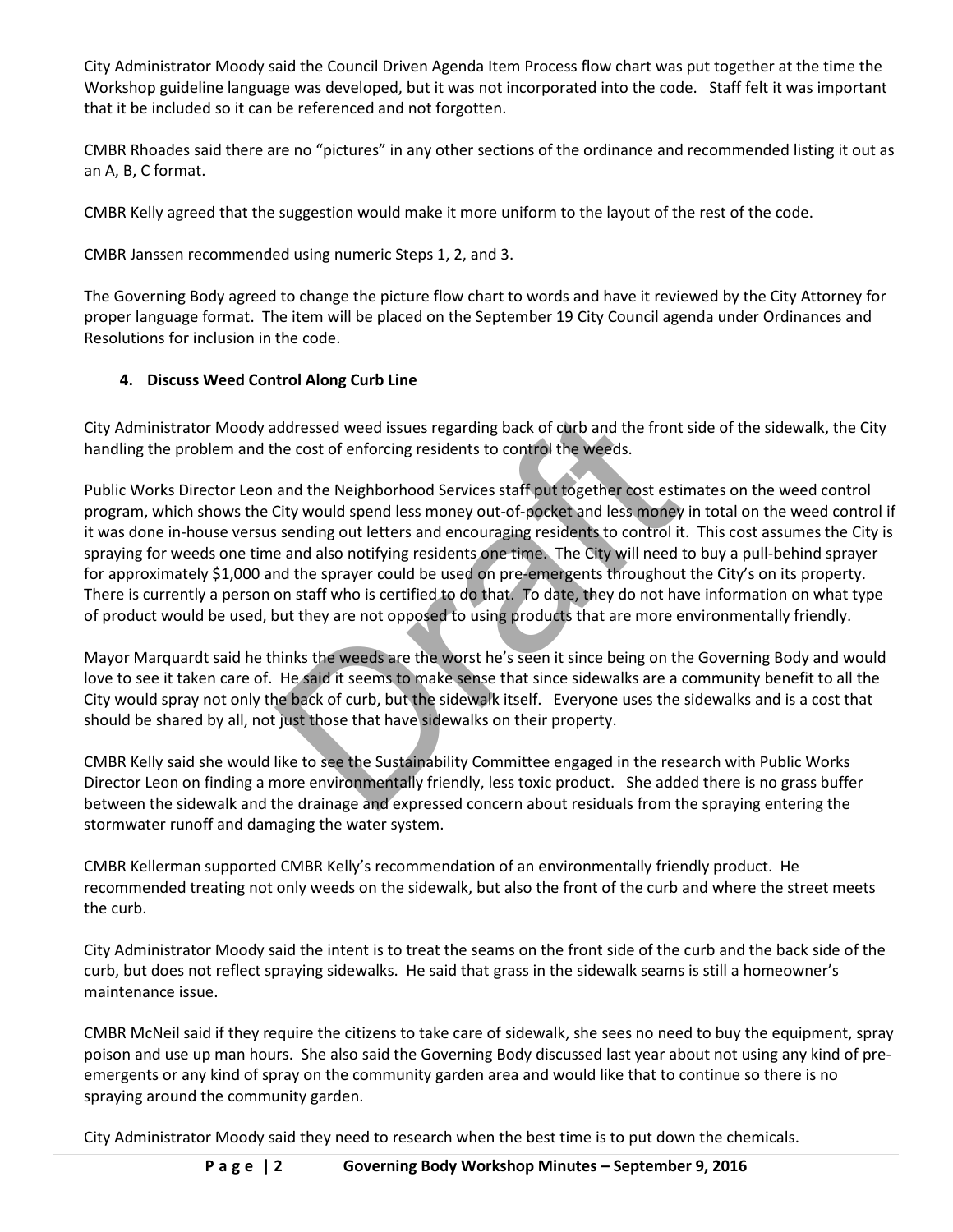CMBR Janssen expressed concern if the City starts managing or maintaining the sidewalks with weed control, they might be out there shoveling them as well.

There was agreement to continue this discussion when Public Works Director Leon was available and CMBR Kelly said she would bring the matter before the Sustainability Committee.

# **5. Renewal of Building Inspection Service Agreement with Westwood**

City Administrator Moody informed the Governing Body that the mutual agreement for building inspection services between the cities of Westwood and Roeland Park ends October 2016. There are no proposed changes in the format and the cities plan to continue helping each other in instances where needed.

There was agreement to move the approval of the inspection service agreement to the September 19th Consent Agenda.

# **6. Consider Agreement with IBTS for Development Plan Review Services**

First which is is not be verify inspector. He also presented a<br>reconducting interviews for a city inspector. He also presented fa would be to contract the services through IBTS (The Institute fi<br>profit agency, who performs Mr. Moody also said they are conducting interviews for a city inspector. He also presented another option to be discussed on a future agenda would be to contract the services through IBTS (The Institute for Building Technology and Safety), a national non-profit agency, who performs those inspection services. It would need to be an exclusive contract and if the City were to use any of their items, it must be handled through them and not in-house or through someone else. Mr. Moody is planning to discuss this with Johnson County. Staff is also taking this opportunity to look at other options regarding this open position.

City Administrator Moody also said if the position was contracted out, he would recommend having a staff person, contracted or not, available to the citizens that is knowledgeable in the building inspection/permit process that can help make sure residents go through the proper procedure that is lined out by the City.

CMBR Rhoades suggested staff cost out Mr. Flickinger's salary and benefits versus the hourly rate for the work potentially performed by IBTS.

City Administrator Moody also recommended the Governing Body look at updating the City's fee schedule.

CMBR Janssen said he likes the idea of having someone in-house as it provides more customer service.

# **7. Discuss Preschool Play Area Fence Replacement at Community Center**

### *Public Comment:*

**Tom Madigan** (5316 W. 49th.) Mr. Madigan said he supported enhancing the playground with an iron fence and added that this is one of the highest rated day cares in the area. He said it would look better than what is up there currently and will afford more safety for the students.

City Administrator Moody said he has met with Johnson County Parks and Rec and they prefer the wrought iron as opposed to vinyl coated chain-link fencing. The existing fence has sunk in some areas, so it does not meet the minimum safety height for daycare facilities. Also the wrought iron fence is more difficult to climb by children. JCPRD is asking if the City would participate in any of the cost. The bids provided in the packet reflect a \$3,000 difference between the two options of wrought iron and chain-link.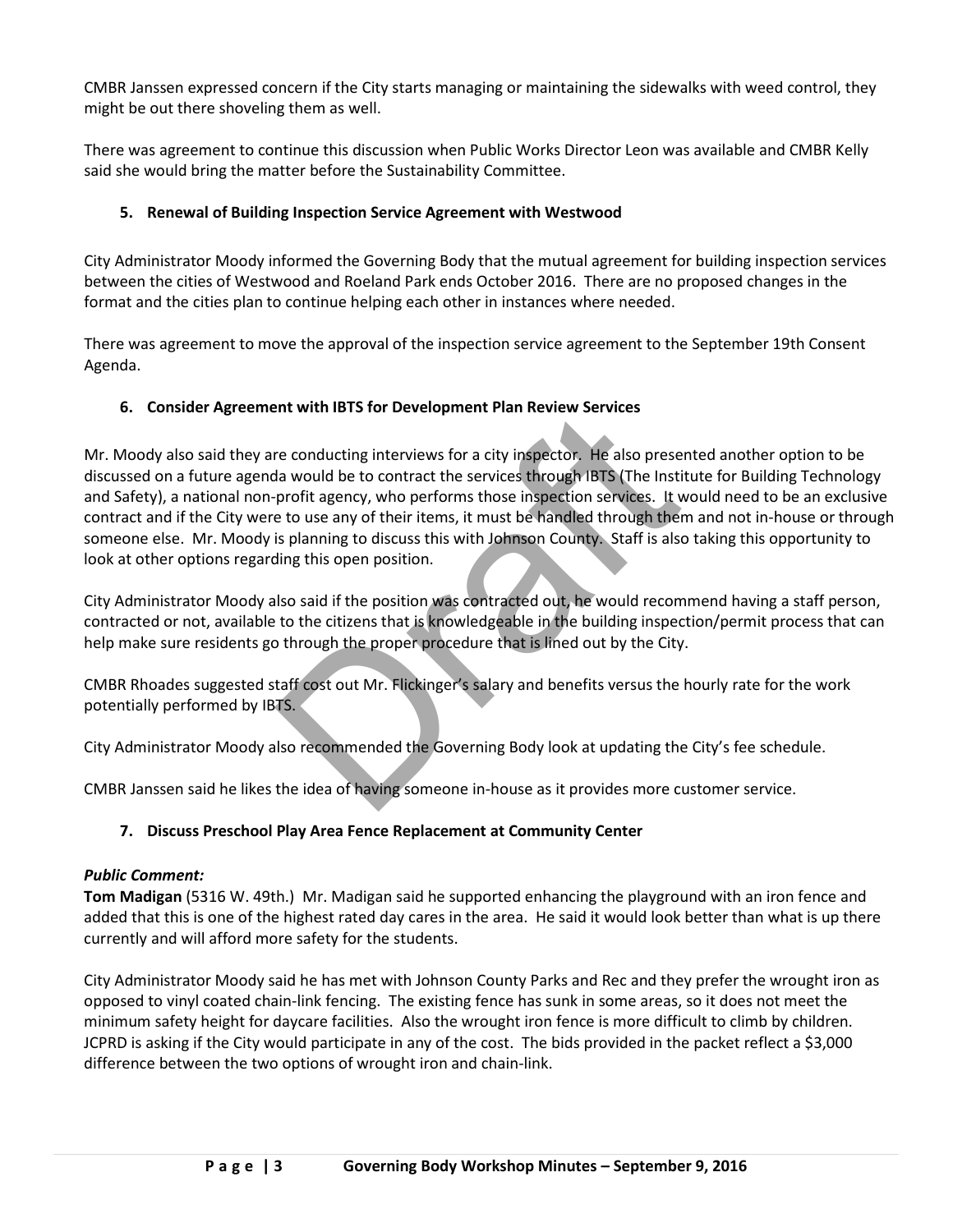CMBR McNeil asked if the width of the bars will meet requirements. City Administrator Moody said in the price quotes the space is set to meet safety standards. He believes they are four inches apart and are designed to keep an infant from getting their head through the bars.

Mayor Marquardt asked if there is a comparable item that the City cost-shares with them other than the pool. He also asked if the City derives any benefit from the daycare. City Administrator Moody said the daycare rents space from the City. Mayor Marquardt did say he liked the wrought iron option.

CMBR Rhoades asked if the facility is in use year-round and if not, could the playground be made accessible to the public. City Administrator Moody said it cannot be open to the public if it is being used for the daycare purpose. He was unsure if the daycare is on a year-round schedule, but did add that there are summer programs there. Mr. Moody said they are interested in maintaining the space, it is not a financial advantage to the city, but it is more aesthetically pleasing. He also said that he does not believe the Parks and Rec's pool facility has an impact on this decision. And if they chose not to maintain the pool, it would be a \$100,000 loss to them.

CMBR Kelly said Johnson County manages the Community Center and the daycare is part of the Community Center and is an amenity, and is a requirement for them to follow them to have a code fence. She would support what they recommend to make sure they have the highest quality program and safety that they can have. She asked if the City's share would be covered under Community Center funds for maintenance.

City Administrator Moody said they are \$2,500 under on expenses for the Community Center fund and that could be allocated towards the fence replacement.

CMBR Kelly said the City, as the property's landlords, that it is their responsibility to maintain the property for its lessees and it is also good will to pitch-in something.

CMBR McNeil asked if the 25-C fund could be used and if the \$2,500 is what was expected to be funded in 2016.

City Administrator Moody said the City is responsible for everything at the Community Center as it is the City's building. He also noted that the roof and air conditioning have been replaced and it has been recently repainted.

They have the highest quality program and safety that they can have dunder Community Center funds for maintenance.<br>
aid they are \$2,500 under on expenses for the Community Center replacement.<br>
the property's landlords, tha CMBR Rhoades recommended if the City does decide to participate that it be no more than \$2,850, which is the difference between the quoted price for chain-link versus wrought iron and they would still get the good will of participating.

CMBR Thompson also suggested the difference between the wrought iron and chain-link. She also asked if the iron fence would sink faster. Mr. Moody said it should the posts would be set in concrete.

CMBR Thompson clarified that it would be a \$2,850 donation to the Community Center daycare with a recommendation to do the wrought iron and not a chain-link. City Administrator Moody said the Community Center staff prefers the wrought iron, but is awaiting approval from their board.

CMBR Kelly said she also supports the \$2,850.

Mayor Marquardt offered as a second option to provide half of the \$2,850 for only the wrought iron option and then negotiate up to the \$2,850.

CMBR Kellerman asked for a representative from the JCPRD to come speak to the Governing Body. City Administrator Moody said he would extend that invitation.